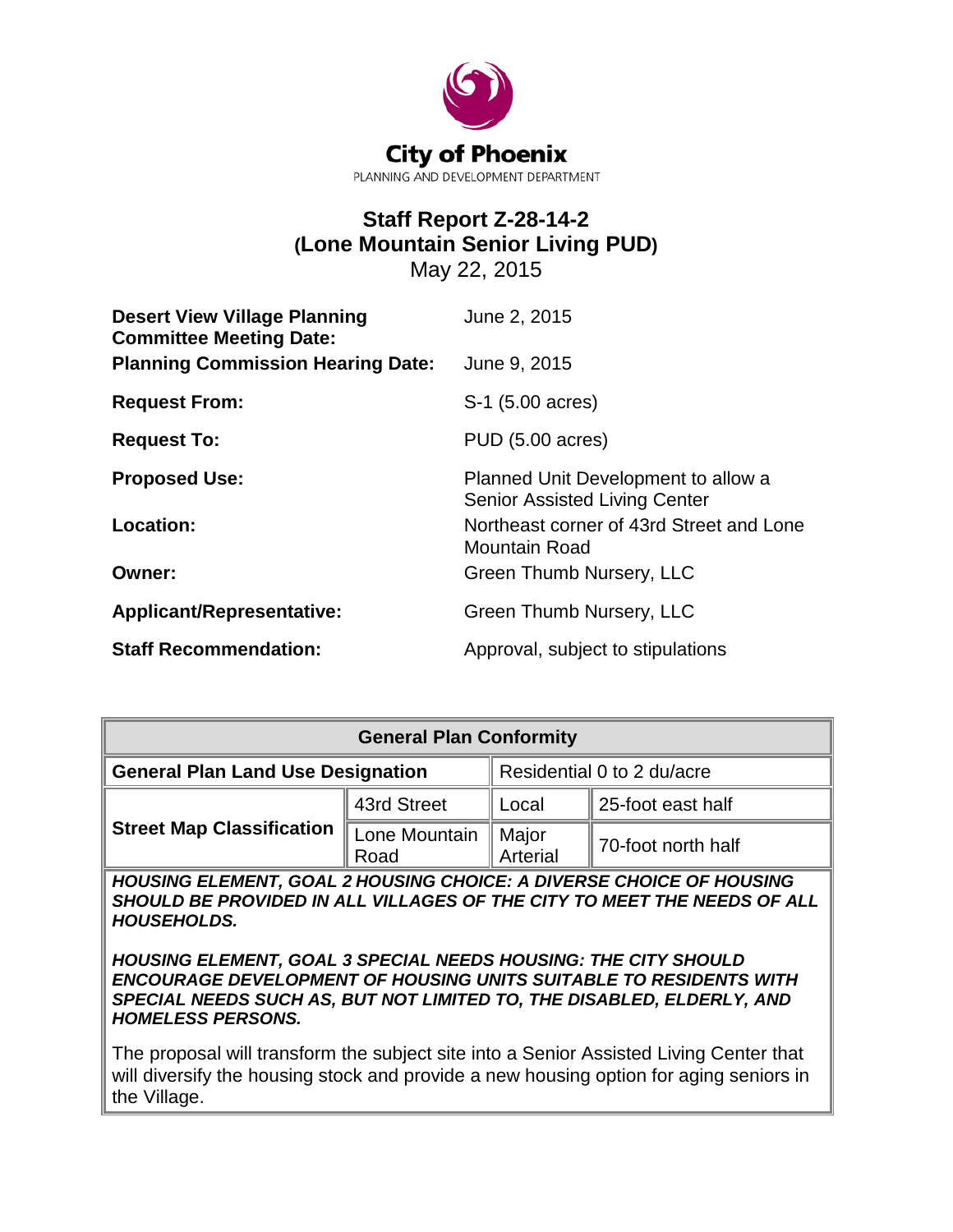*NEIGHBORHOOD ELEMENT, GOAL 2 COMPATIBLE NEIGHBORHOOD DEVELOPMENT, POLICY 3: CREATE NEW DEVELOPMENT OR REDEVELOPMENT THAT IS SENSITIVE TO THE SCALE AND CHARACTER OF THE SURROUNDING NEIGHBORHOODS AND INCORPORATES ADEQUATE DEVELOPMENT STANDARDS TO PREVENT NEGATIVE IMPACT(S) ON THE RESIDENTIAL PROPERTIES.*

The proposed project is consistent with the scale and character of the surrounding area.

#### *CONSERVATION, REHABILITATION & REDEVELOPMENT ELEMENT, GOAL 5: PREVENTION OR ELIMINATION OF DETERIORATION AND BLIGHT CONDITIONS SHOULD BE PROMOTED TO ENCOURAGE NEW DEVELOPMENT AND INVESTMENT.*

The proposed development would redevelop the partially vacant property which has been in use for the operation of a nursery business and occupied with portable buildings and equipment storage.

| <b>Surrounding Land Uses/Zoning</b> |                                                                         |                             |  |
|-------------------------------------|-------------------------------------------------------------------------|-----------------------------|--|
|                                     | <b>Land Use</b>                                                         | <b>Zoning</b>               |  |
| <b>On Site</b>                      | <b>Green Thumb Nursery</b>                                              | $S-1$                       |  |
| <b>North</b>                        | <b>Ranch or Farm Residential</b>                                        | $S-1$                       |  |
| <b>South</b>                        | Single Family Subdivision,<br><b>Desert Willow Elementary</b><br>School | R1-6 PCD, Approved R1-6 PCD |  |
| <b>East</b>                         | Ranch or Farm Residential                                               | $S-1$                       |  |
| West                                | <b>Suncrest Nursery</b>                                                 | $S-1$                       |  |

# **Background/Issues/Analysis**

SUBJECT SITE

- 1. This is a request to rezone a 5.00 acre site located at the northeast corner of 43<sup>rd</sup> Street and Lone Mountain Road. The request is to rezone from S-1 (Ranch or Farm Residence) to PUD (Planned Unit Development) to allow a Senior Assisted Living Facility consisting of a maximum 60 beds.
- 2. The current owners purchased the property in 1996. Since then a school has been built directly to the south and a number of homes have also been built in the immediate area. The majority of the site is currently vacant. The remaining area is operated by Green Thumb Nursery, LLC a nursery and greenhouse with the use of portable building structures located on site.
- 3. The General Plan Land Use Map designation for the subject parcel is Residential 0-2 dwelling units per acre. Although the proposal is not consistent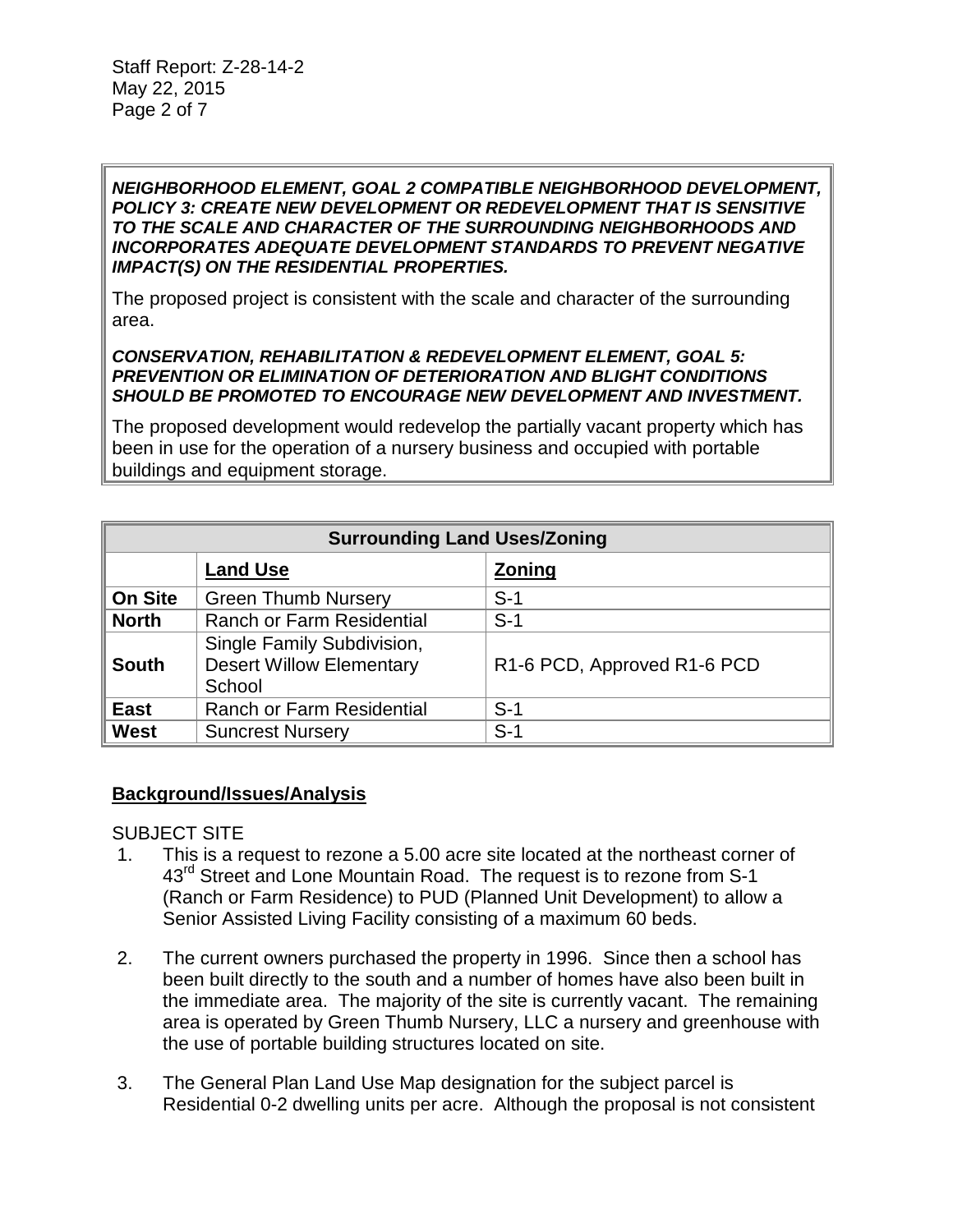Staff Report: Z-28-14-2 May 22, 2015 Page 3 of 7

4.

with the General Plan designation, an amendment is not required as the subject parcel is less than 10 acres.



# SURROUNDING USES & ZONING

# *North*

The properties to the north of the subject site are large lot residential properties zoned S-1 Ranch or Farm Residential.

# *South*

Directly to the south of the subject site across Lone Mountain Road is the Desert Willow Elementary School, surrounding the elementary school also to the south of the subject site is the Tatum Ranch subdivision zoned R1-6 PCD.

# *East*

 $\overline{\text{Direct}}$  to the east of the subject site across  $43^{\text{rd}}$  Street is a property being used to operate Suncrest Nursery currently zoned S-1 (Ranch or Farm Residential).

# *West*

The properties to the west of the subject site are large lot residential properties zoned S-1 (Ranch or Farm Residential).

# PROPOSAL

5. The proposal was developed utilizing the PUD zoning designation which allows an applicant to propose uses, development standards, and design guidelines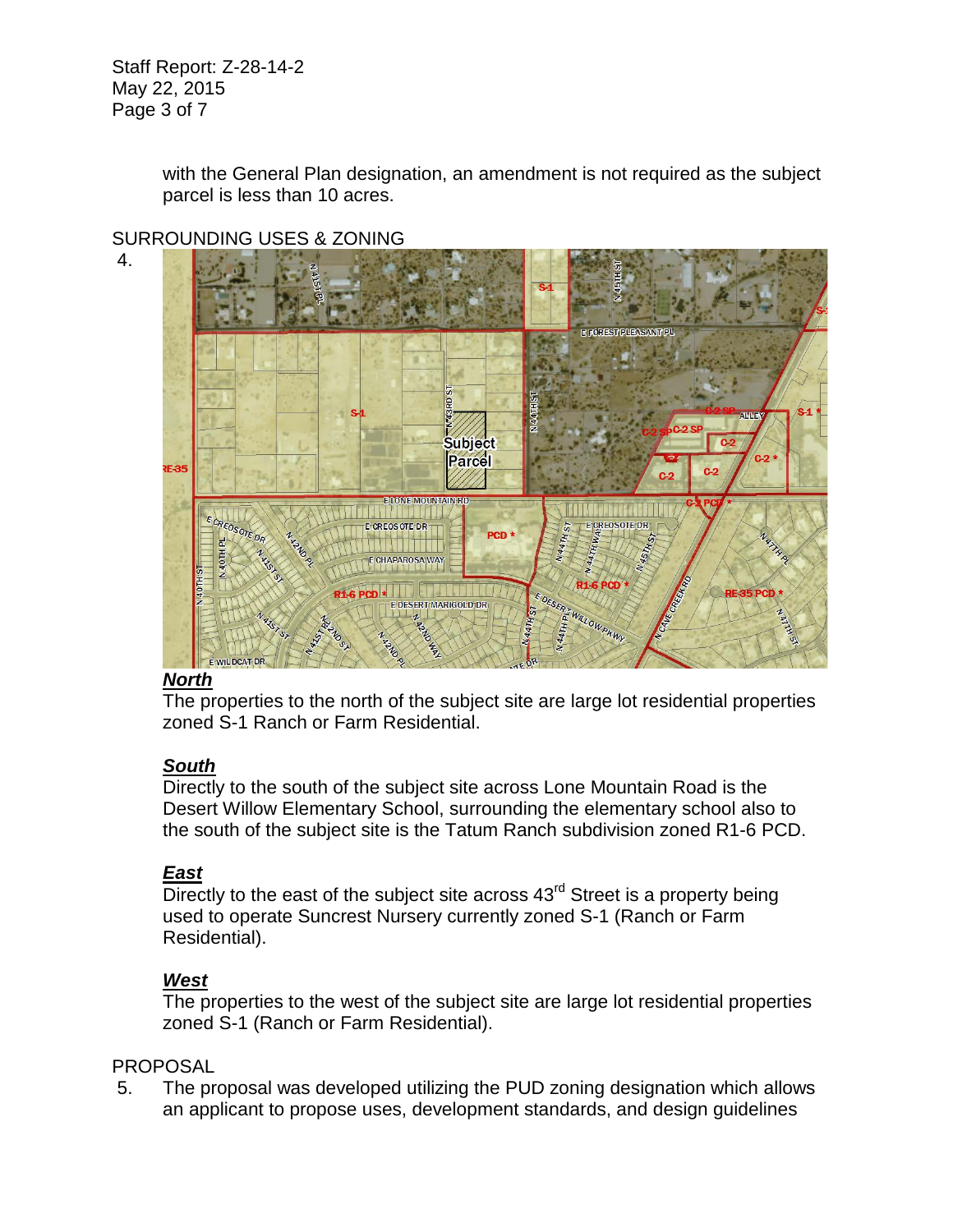for a site. One of the goals of this process is to allow the applicant to develop standards that respond to the surrounding environment more so than conventional zoning districts allow. The end result is property rezoned with standards crafted specifically for the site.

Where the PUD Development Narrative is silent on a requirement, the applicable Zoning Ordinance provisions will be applied.

6. Below is a summary of the proposed standards for the subject site as described in the attached PUD Development Narrative date stamped May 8, 2015, Attachment B. Many of the proposed standards were designed to allow for an Assisted Living Center for senior adults that is compatible with the surrounding development.

## *Land Use*

The Development Narrative proposes the following use: Assisted Living Center defined as a residential care institution that provides resident rooms, or residential units, to 11 or more handicapped or elderly persons. The facility provides, or contracts to provide, supervisory care services, personal care services, or directed care services on a continuous basis and shall be licensed by the State of Arizona.

## *Development Standards*

The proposed development standards would limit the maximum height to onestory and 18 feet and lot coverage to a maximum 40%. The applicant proposes a single story development consisting of 40 units/maximum 60 beds with a gross building area of approximately 27,421 square feet including covered walkways and porte-cochére entry on a lot of approximately 184,562 square feet for approximately 14.85% lot coverage. The building setbacks are 35 feet from the north, east and south property lines and 25 feet from the west property line with a minimum of 60% of net lot area for Open Space.

#### *Landscaping Standards*

The proposed site plan shows a 25-foot heavily landscaped area along the north half of Lone Mountain Road and a 25-foot heavily landscaped area along the east half of 43rd Street. There is also a 77-foot buffer between the existing block wall on the eastern property line and the proposed driveway entrance from Lone Mountain Road. This includes a 20-foot heavily landscaped area along the interior of the existing block wall on the eastern property line.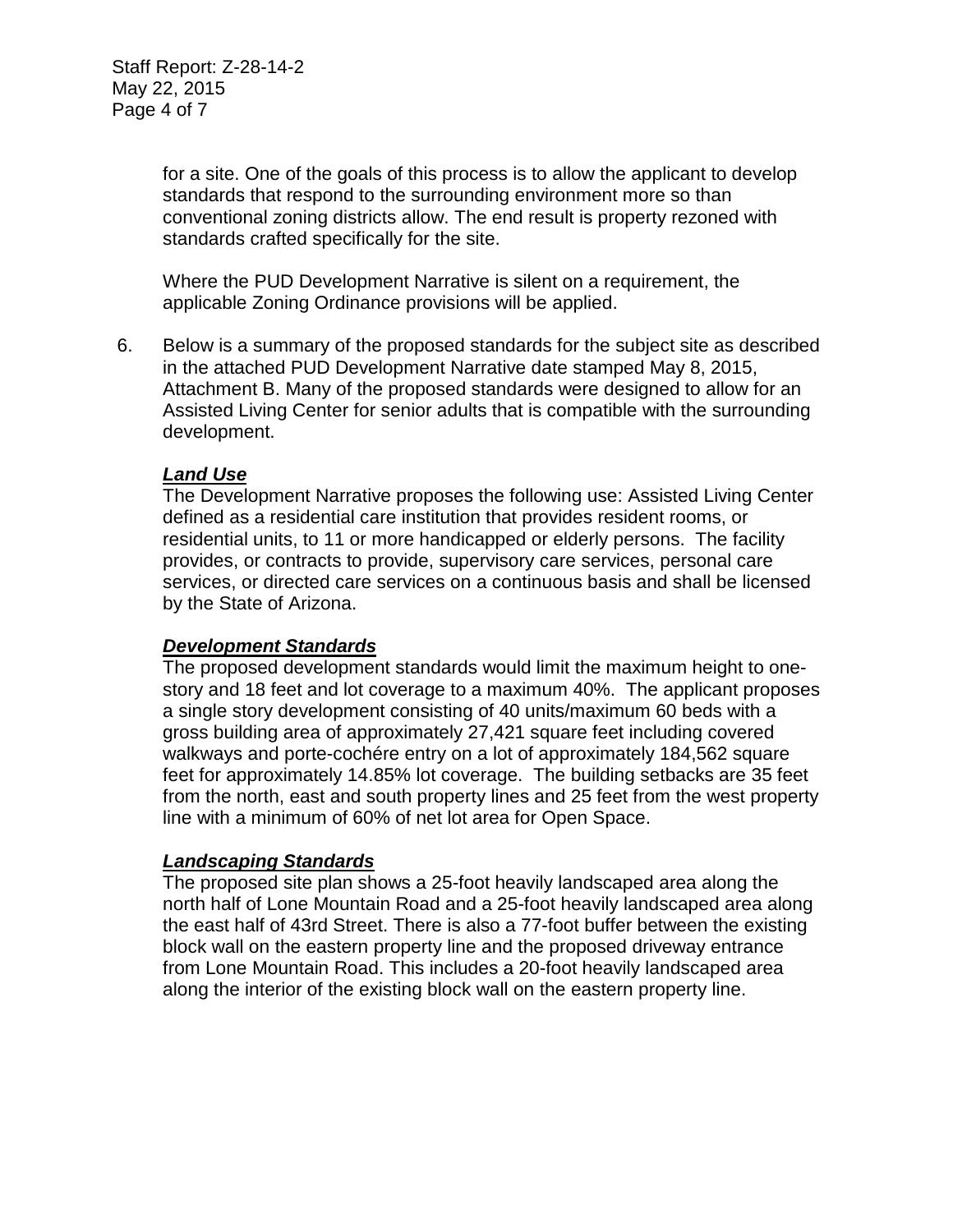Staff Report: Z-28-14-2 May 22, 2015 Page 5 of 7



# *Parking*

Primary access to the site will be from Lone Mountain Road and secondary access will be from 43rd Street. A total of 37 parking spaces (4 accessible) are provided. The driveway and parking areas have been designed to reduce storm water runoff and heat gain by minimizing the amount of paved surfaces.

# *Shading*

The Development Narrative specifies shade trees to provide 50-percent coverage at maturity along pedestrian walkways. A dense canopy of shade trees along with an appropriate mix of shrubs, accent plants and groundcover are provided between street curb and the property line to create attractive and shaded public sidewalks. Other elements of shade throughout the site include a covered gazebo, and a combination of porches, patios or courtyards.

## *Design guidelines*

The Development Narrative includes several design elements created to position the development as a signature project for the area, while limiting its impact on the neighborhood. Design elements include consideration of rooflines, proportion, façade articulation, appropriate detailing, colors, and materials to promote harmony with the existing architectural character of the surrounding area.

# *Phasing*

The project will be constructed in one phase.

## *Signage*

The Development Narrative includes regulations to allow one ground sign at Lone Mountain Road entry. Ground signs are not to exceed 5 feet in height and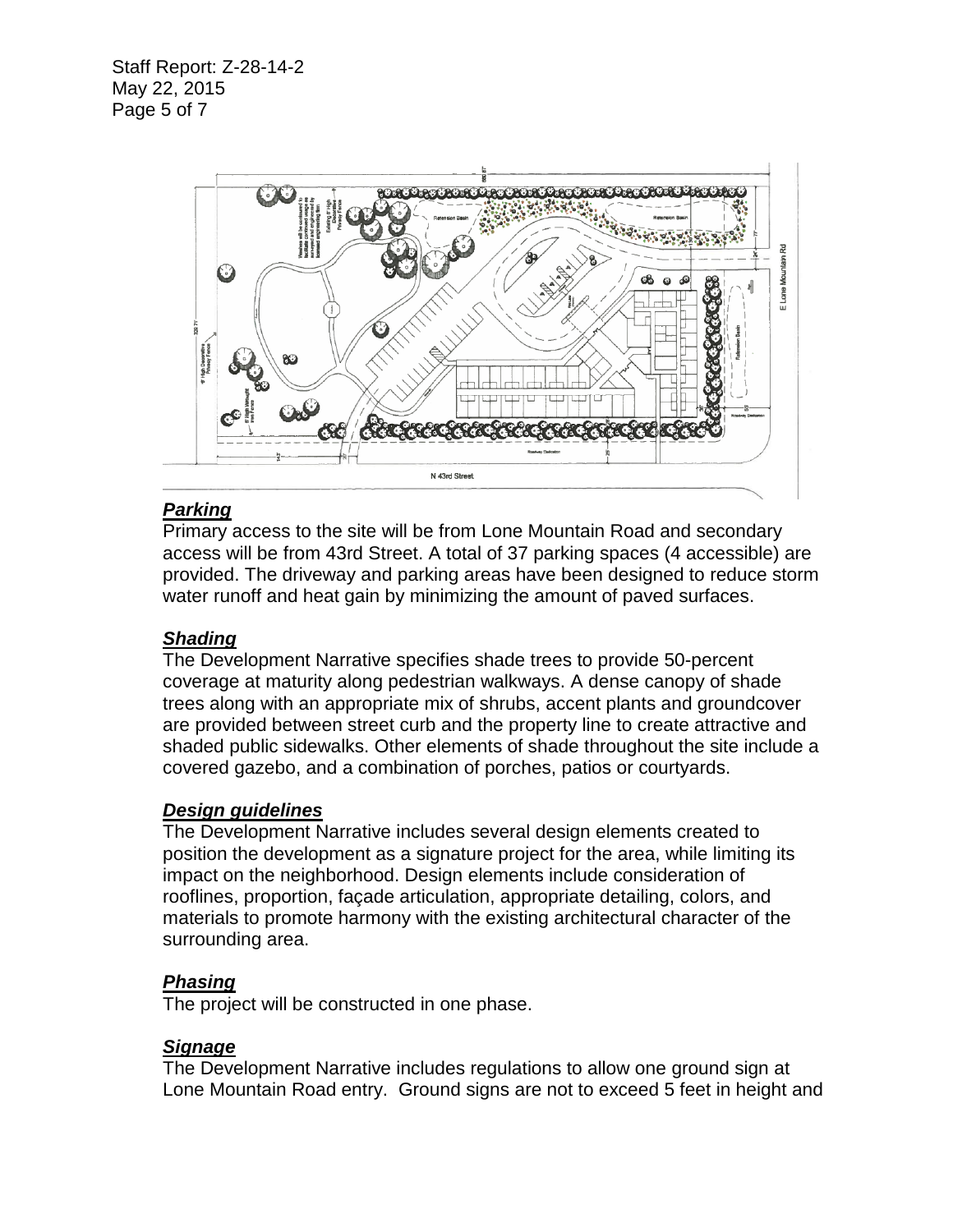Staff Report: Z-28-14-2 May 22, 2015 Page 6 of 7

> a total of 35 square feet in area on each side of the street and are to be set back a minimum of 10 feet from the adjacent right of way. All other signs for this PUD will be in conformance with Zoning Ordinance Section 705 including the limits on size and total square footage of signage.

#### *Sustainability*

The Development Narrative proposes several options to incorporate sustainability principles including using resources efficiently, water and energy efficiency, lot design and development, indoor environmental quality and operations and maintenance.

#### STREETS AND TRAFFIC

7. The Street Transportation Department has proposed stipulations regarding the dedication of a sidewalk easement as well as curb, gutter, sidewalks and offstreet improvements to meet ADA requirements.

#### **MISCELLANEOUS**

- 8. The Water Services Department has noted that the developer will be required to install or construct all required water and sewer main extensions.
- 9. The Floodplain Management division of the Street Transportation Department determined that the parcel/location is not in a Special Flood Hazard Area (SFHA), but is located in a Shaded Zone X, on panel 0890L: of the October 16, 2013 maps.
- 10. The Phoenix Fire Department has noted that a fire flow test per NFPA 291 should be done and submitted as soon as possible with additional information to ensure that fire flow is available per Phoenix Fire code section 508 and appendix B.
- 11. Development and use of the site is subject to all applicable codes and ordinances. Zoning approval does not negate other ordinance requirements. Other formal actions such as, but not limited to, zoning adjustments and abandonments, may be required.

#### **Findings**

- 1. The development will provide additional employment and housing opportunities for area residents.
- 2. The proposal is compatible with the existing land use pattern in the area.
- 3. The proposal will develop a partially vacant parcel.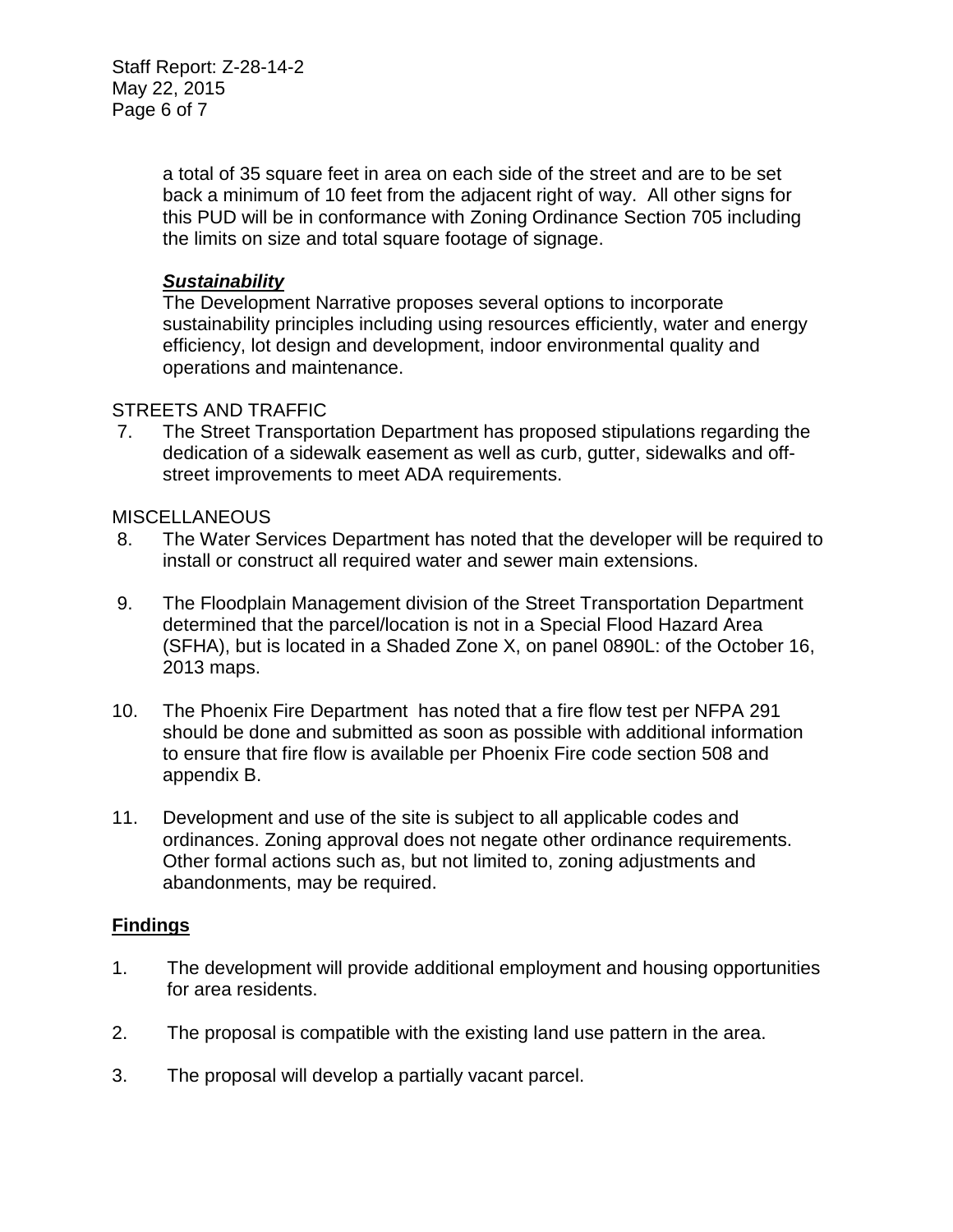Staff Report: Z-28-14-2 May 22, 2015 Page 7 of 7

# **Stipulations**

- 1. An updated Development Narrative for the Lone Mountain Senior Living PUD reflecting the changes approved through this request shall be submitted to the Planning and Development Department within 30 days of City Council approval of this request. The updated Development Narrative shall be consistent with the Development Narrative date stamped May 8, 2015, as modified by the following stipulations:
	- A. Page 11, Section B Land Use Plan, The fourth paragraph shall read: "This includes a 2025-foot heavily landscaped streetscape tract along Lone Mountain Road, which includes indigenous plant material. Likewise, 43rd Street has a 25-foot right of way and a 28-foot BUILDING setback. This BUILDING SETBACK includes a 1625-foot heavily landscaped streetscape, which includes a generous amount of indigenous plant material."
	- B. Page 19, Existing Land Summary Table row 4 column 2 General Plan Land Use Classification, in line with South Direction and Desert Willow Elementary School Existing Use shall read: PUBLIC/QUASI-PUBLIC
	- C. Page 19, Existing Land Summary Table row 4 column 3 Existing Zoning, in line with South Direction and Desert Willow Elementary School Existing Use shall read: R1-6 PCD
- 2. A 10-foot sidewalk easement shall be dedicated along the north side of Lone Mountain Road, as approved by the Planning and Development Department.
- 3. The developer shall construct all streets adjacent to the development with paving, curb, gutter, sidewalk, curb ramps, streetlights, landscaping and other incidentals as per plans approved by the Planning and Development Department. All improvements shall comply with all ADA accessibility standards

## **Writer**

Joél Carrasco May 22, 2015

## **Team Leader**

Joshua Bednarek

## **Attachments**

Sketch Map The Lone Mountain Senior Living PUD Narrative date stamped May 8, 2015.